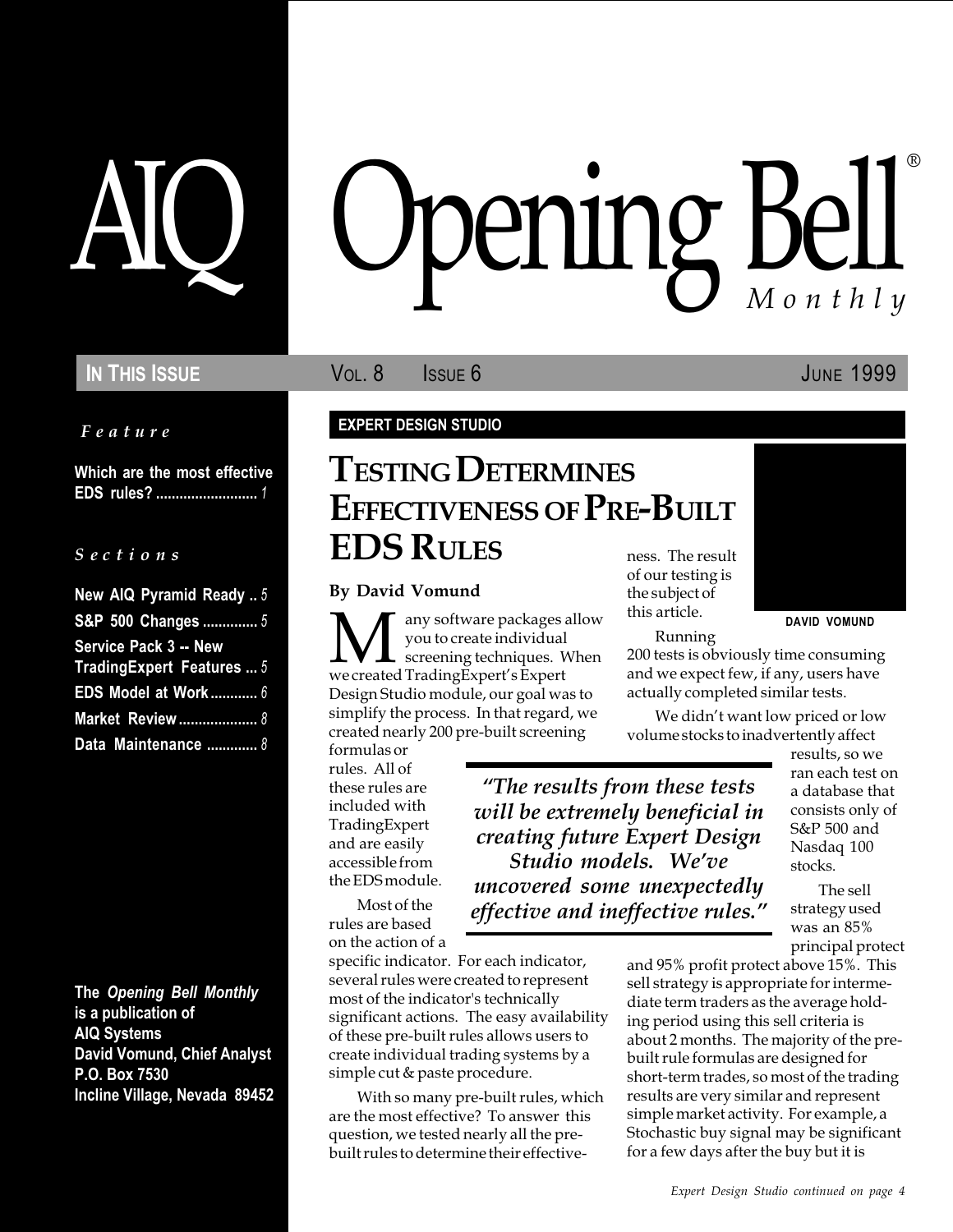### EXPERT DESIGN STUDIO continued . . .

### Highest ROI Trades

The following lists the results of testing most of the pre-built EDS rules using a stock database of the S&P 500 and Nasdaq 100 stocks with a sell strategy of 85% principal protect, 95% profit protect above 15%. The testing time period was 01/03/95 to 12/31/98.

|                       |                     |                           | Trading                    | S&P 500                    |                      |
|-----------------------|---------------------|---------------------------|----------------------------|----------------------------|----------------------|
| Primary<br>Folder     | Secondary<br>Folder | <b>Rule Name</b>          | Avg. Profit<br>Loss $(\%)$ | Avg. Profit<br>Loss $(\%)$ | Annual<br><b>ROI</b> |
| Basic Ind. Strat.     | Price Based         | Allworks (close within %) | 4.35                       | 2.80                       | 52.05                |
| Basic Ind. Strat.     | Candlesticks        | FourPrice                 | 12.87                      | 7.74                       | 48.54                |
| Basic Ind. Strat.     | Candlesticks        | Meetingl                  | 6.39                       | 6.02                       | 30.98                |
| Basic Ind. Strat.     | VaPct               | VAPCTdivUP                | 6.55                       | 6.79                       | 26.97                |
| Hit & Run             |                     | GilligansIslandBuy1       | 6.33                       | 7.43                       | 26.34                |
| Basic Ind. Strat.     | <b>OBV</b>          | OBVnewLO                  | 5.76                       | 6.02                       | 25.82                |
| Basic Ind. Strat.     | <b>MA</b>           | <b>ITMApriceDN</b>        | 6.87                       | 7.09                       | 25.76                |
| Basic Ind. Strat.     | MA                  | MovingAverage             | 5.66                       | 6.11                       | 25.73                |
| Basic Ind. Strat.     | Phase               | GoodPhaseDown             | 5.79                       | 6.06                       | 25.70                |
| Basic Ind. Strat.     | Money Flow          | MFupPRICEdn               | 6.71                       | 7.34                       | 25.63                |
| Basic Ind. Strat.     | <b>OBV Pct</b>      | OBVPctDIVup               | 6.39                       | 6.86                       | 25.36                |
| Basic Ind. Strat.     | AccmDis             | AcmDisLOnon               | 6.07                       | 6.32                       | 25.35                |
| Basic Ind. Strat.     | Candlesticks        | Tweezerb                  | 7.97                       | 8.43                       | 25.30                |
| Basic Ind. Strat.     | Candlesticks        | Gravestone                | 8.70                       | 9.38                       | 25.25                |
| Basic Ind. Strat.     | <b>OBV Pct</b>      | OBVPctLOnon               | 5.87                       | 6.12                       | 25.22                |
| Basic Ind. Strat.     | MA                  | <b>STMApriceDN</b>        | 6.56                       | 6.76                       | 25.11                |
| Basic Ind. Strat.     | <b>RSI</b> Wilder   | RSIunder30                | 5.52                       | 6.13                       | 25.06                |
| Basic Ind. Strat.     | Candlesticks        | <b>ThreeCrows</b>         | 6.11                       | 6.17                       | 25.05                |
| Basic Ind. Strat.     | <b>AccmDis</b>      | ACMDISupPRICEdn           | 6.58                       | 6.85                       | 25.02                |
| Basic Ind. Strat.     | Price Based         | PRICE21lo                 | 6.07                       | 6.24                       | 24.99                |
| Basic Ind. Strat.     | VaPct               | <b>VAPCTlowNON</b>        | 5.77                       | 6.03                       | 24.95                |
| Basic Ind. Strat.     | Candlesticks        | Mar                       | 7.21                       | 7.58                       | 24.93                |
| <b>Expert Rating</b>  |                     | erup                      | 6.61                       | 7.05                       | 24.86                |
| <b>Expert Rating</b>  |                     | LastERUp                  | 5.99                       | 6.36                       | 24.80                |
| Basic Ind. Strat.     | <b>CCI</b>          | CCIcovershort             | 5.72                       | 6.66                       | 24.78                |
| Basic Ind. Strat.     | <b>ESA</b>          | <b>ESAupperDN</b>         | 5.13                       | 4.79                       | 24.72                |
| Basic Ind. Strat.     | <b>ESA</b>          | EsaCrossDown              | 6.66                       | 7.03                       | 24.72                |
| Basic Ind. Strat.     | <b>MACD</b>         | <b>MACDxDOWN</b>          | 6.61                       | 6.80                       | 24.58                |
| Basic Ind. Strat.     | Money Flow          | MFnewLO                   | 4.93                       | 5.02                       | 24.54                |
| Basic Ind. Strat.     | <b>CCI</b>          | CCIsellshort              | 5.64                       | 6.46                       | 24.46                |
| Basic Ind. Strat.     | Stochastic          | STOCHunder20              | 5.82                       | 6.16                       | 24.41                |
| <b>Chart Patterns</b> |                     | Bottom25                  | 5.90                       | 6.17                       | 24.40                |
| Basic Ind. Strat.     | Trend               | TrendDn10Day              | 5.83                       | 6.13                       | 24.38                |
| Basic Ind. Strat.     | Candlesticks        | Closingbozu               | 6.41                       | 6.78                       | 24.35                |
| Basic Ind. Strat.     | Velocity            | BELTYbelow0andD           | 5.86                       | 6.22                       | 24.28                |
| Basic Ind. Strat.     | SK-SD               | <b>SKSDcrossDN</b>        | 6.38                       | 6.79                       | 24.26                |
| Hit & Run             |                     | LizardBuy                 | 7.48                       | 8.31                       | 24.21                |
| Basic Ind. Strat.     | Candlesticks        | LonglegDoji               | 7.93                       | 8.72                       | 24.15                |
| Basic Ind. Strat.     | OBV Pct             | OBVPctSell                | 6.37                       | 6.74                       | 24.09                |
| Basic Ind. Strat.     | Trend               | TrendChangeDown           | 6.20                       | 6.60                       | 24.09                |

Table 1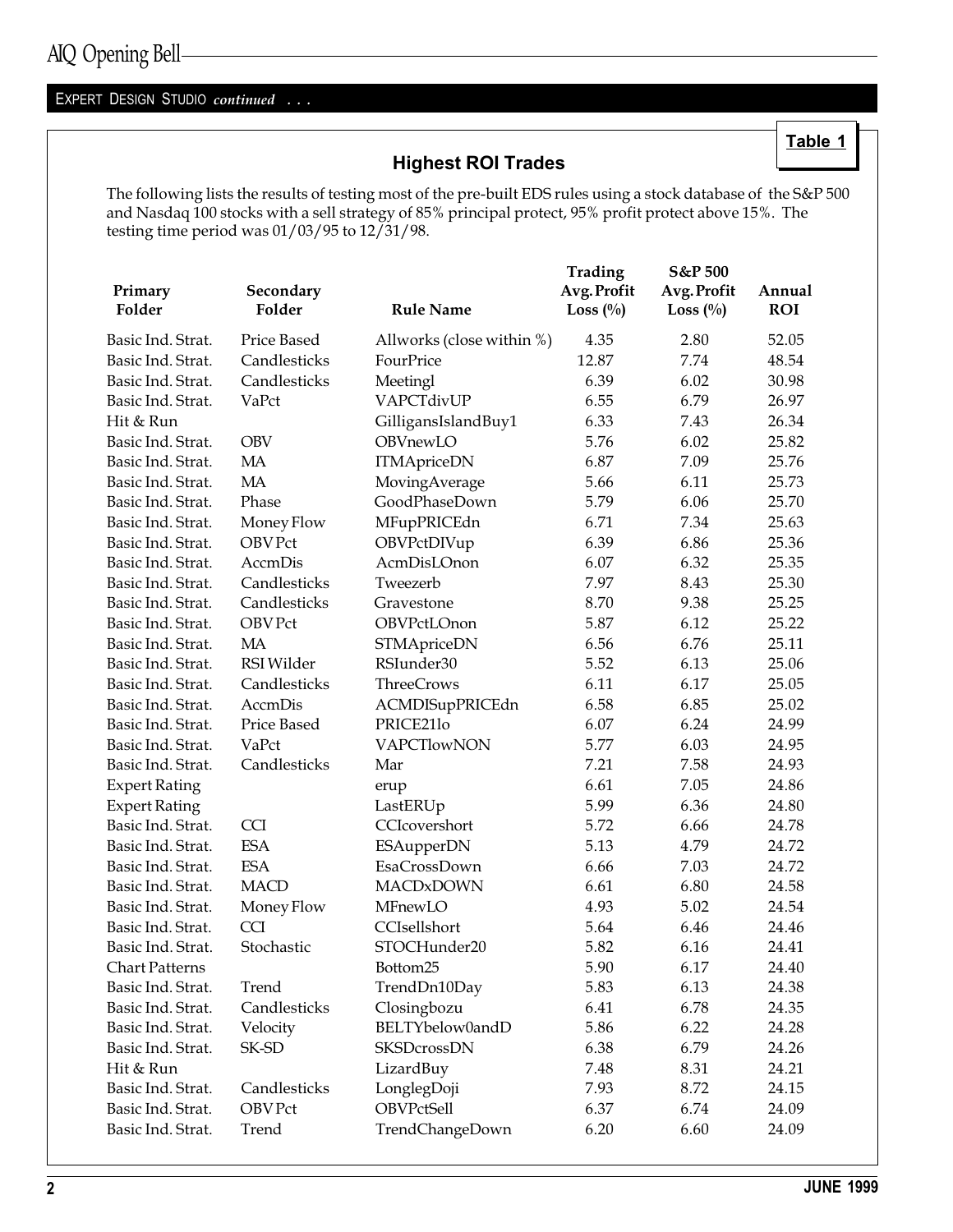Table 2

### EXPERT DESIGN STUDIO continued . . .

### Lowest ROI Trades

The following lists the results of testing most of the pre-built EDS rules using a stock database of the S&P 500 and Nasdaq 100 stocks with a sell strategy of 85% principal protect, 95% profit protect above 15%. The testing time period was 01/03/95 to 12/31/98.

|                       |                        |                       | Trading     | S&P 500     |            |
|-----------------------|------------------------|-----------------------|-------------|-------------|------------|
| Primary               | Secondary              |                       | Avg. Profit | Avg. Profit | Annual     |
| Folder                | Folder                 | <b>Rule Name</b>      | Loss $(\%)$ | Loss $(\%)$ | <b>ROI</b> |
| Basic Ind. Strat.     | Candlesticks           | HangingMan            | 3.61        | 7.24        | 10.79      |
| Basic Ind. Strat.     | Candlesticks           | <b>HaramiCross</b>    | 3.21        | 5.91        | 12.91      |
| <b>Street Smarts</b>  |                        | Whiplash Buy          | 4.24        | 7.15        | 13.95      |
| Basic Ind. Strat.     | Candlesticks           | Harami                | 3.15        | 5.06        | 14.35      |
| <b>Chart Patterns</b> | Double Bottom #2       | Low                   | 2.91        | 6.40        | 17.93      |
| Hit & Run             |                        | BoomerBuy             | 6.60        | 8.58        | 18.74      |
| Basic Ind. Strat.     | <b>RSI AIQ</b>         | RSIAIQupCUT30         | 4.60        | 6.25        | 19.40      |
| Basic Ind. Strat.     | AccmDis                | AcmDisHlnon           | 6.08        | 7.68        | 19.63      |
| Hit & Run             |                        | SteppinginFrontofSize | 6.11        | 7.32        | 19.82      |
| Basic Ind. Strat.     | Money Flow             | MFdnPRICEup           | 5.37        | 6.55        | 19.84      |
| Basic Ind. Strat.     | <b>OBV Pct</b>         | OBVPctHInon           | 6.04        | 7.51        | 19.85      |
| Basic Ind. Strat.     | <b>OBV</b>             | OBVhiNON              | 6.24        | 7.78        | 19.96      |
| Basic Ind. Strat.     | <b>ESA</b>             | <b>ESAlowerUP</b>     | 3.01        | 4.50        | 20.02      |
| <b>Chart Patterns</b> |                        | Expansionbreak        | 6.18        | 7.63        | 20.05      |
| Hit & Run             |                        | Buy180buy             | 6.23        | 7.68        | 20.07      |
| Basic Ind. Strat.     | SplitVol               | SplitVolupPriceup     | 6.04        | 7.67        | 20.12      |
| <b>AIQ</b> Report     | Divergence             | NegPriceDivergence    | 5.64        | 6.87        | 20.15      |
| Basic Ind. Strat.     | <b>ADX</b>             | <b>GOODAdx</b>        | 6.21        | 7.33        | 20.19      |
| Basic Ind. Strat.     | <b>CCI</b>             | CCIup                 | 6.46        | 7.71        | 20.20      |
| Basic Ind. Strat.     | VaPct                  | VAPCThiNON            | 6.10        | 7.44        | 20.25      |
| Basic Ind. Strat.     | Money Flow             | MFnewHI               | 6.29        | 7.52        | 20.28      |
| Basic Ind. Strat.     | <b>ADX</b>             | <b>TRENDUP</b>        | 6.35        | 7.38        | 20.37      |
| Basic Ind. Strat.     | <b>VPTrend</b>         | VPTnonHI              | 6.21        | 7.48        | 20.38      |
| Basic Ind. Strat.     | <b>OBV</b>             | OBVnewHI              | 6.36        | 7.33        | 20.43      |
| Hit & Run             |                        | ExpansionPivotsBuy1   | 6.54        | 7.76        | 20.46      |
| Basic Ind. Strat.     | Candlesticks           | ThreeSoldiers         | 7.51        | 9.51        | 20.50      |
| Basic Ind. Strat.     | SK-SD                  | <b>SKSDcrossUP</b>    | 5.35        | 6.48        | 20.57      |
| Basic Ind. Strat.     | RSI Wilder             | RSIover70             | 6.86        | 7.92        | 20.59      |
| Basic Ind. Strat.     | VaPct                  | VAPCTdivDN            | 5.98        | 6.84        | 20.61      |
| Basic Ind. Strat.     | Candlesticks           | Belthold              | 5.63        | 7.22        | 20.67      |
| Basic Ind. Strat.     | <b>MACD</b>            | macdxover             | 5.37        | 6.41        | 20.68      |
| Basic Ind. Strat.     | <b>RSI AIQ</b>         | RSIAIQunder30         | 4.70        | 6.22        | 20.72      |
| Basic Ind. Strat.     | Candlesticks           | DarkCloud             | 3.06        | 3.73        | 20.90      |
| <b>Chart Patterns</b> |                        | Double Bottom         | 5.67        | 6.80        | 20.93      |
| AIQReport             | Gap                    | GapUP                 | 5.75        | 6.85        | 20.97      |
| Basic Ind. Strat.     | <b>ADX</b>             | ADXRATEup             | 5.69        | 6.61        | 21.01      |
| Basic Ind. Strat.     | <b>OBV Pct</b>         | OBVPctDIVdn           | 6.17        | 6.93        | 21.06      |
| Basic Ind. Strat.     | <b>Bollinger Bands</b> | UpperBBcrossDown      | 6.16        | 7.23        | 21.11      |
| Basic Ind. Strat.     | Candlesticks           | Engulfbullish         | 5.79        | 6.72        | 21.16      |
| Basic Ind. Strat.     | RSI Wilder             | RSIupCUT30            | 4.90        | 6.37        | 21.17      |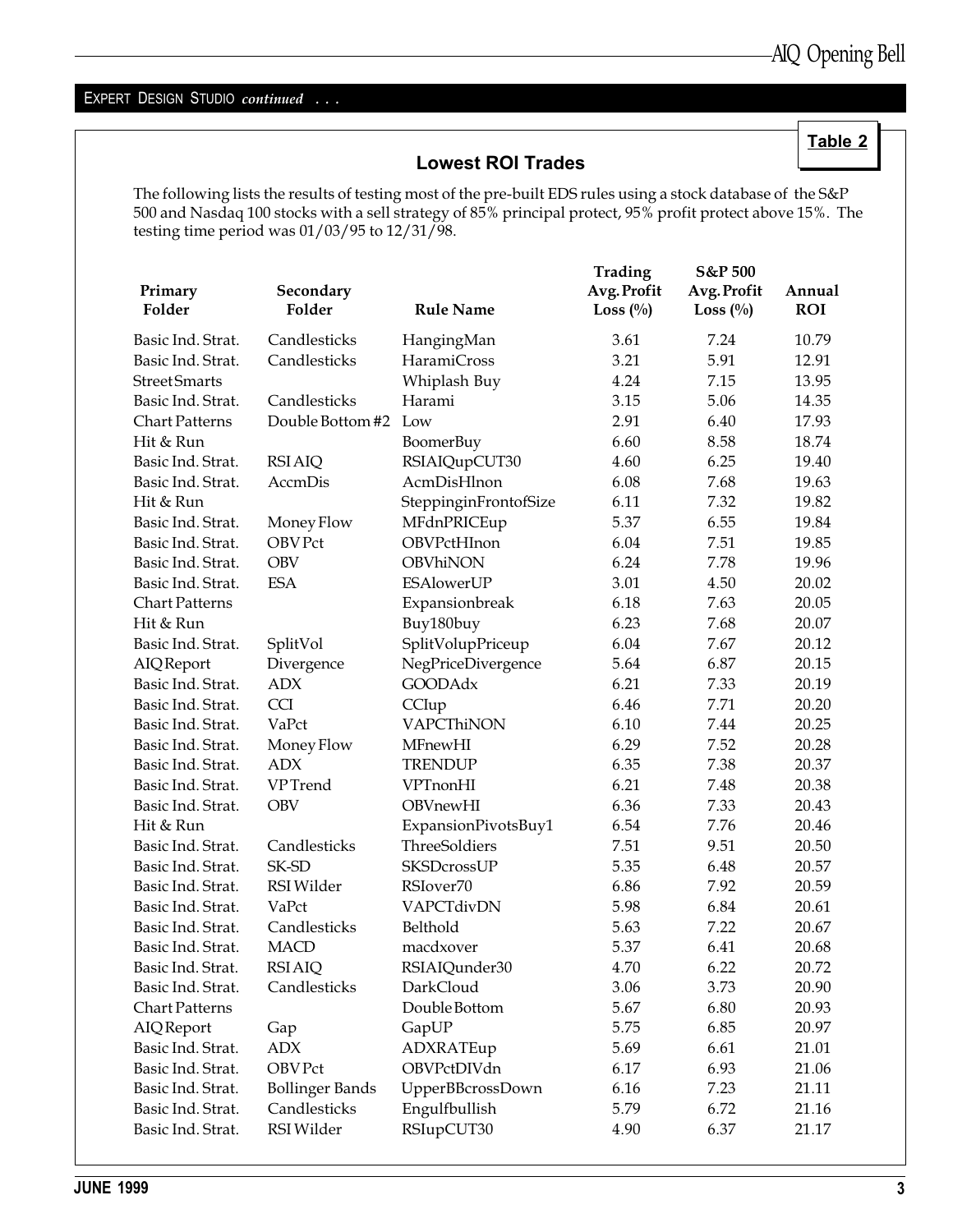### AIQ Opening Bell

### EXPERT DESIGN STUDIO continued . . .

insignificant a few months after the signal. The rules that should do best are those that are designed for a holding period of several weeks to a few months.

The testing period used was January 3, 1995 to December 31, 1998. This is a good testing period because it includes the weakness in late 1997 and the bear market in 1998. Most tests produced around 2,000 trades, making the results very valid. There were a few pre-built screening formulas that were more stringent and produced only a few trades.

Due to space limitations, we are not able to list the results for all the rules. Because of the importance of this time-consuming test, we will list as many results as possible. Table 1 is a listing of the 40 best performing rules, sorted on their annual ROI statistics.

To help identify the pre-built rules listed in Table 1, we are showing which folders they reside in and what the rule name is. For simplification, the rules are grouped into primary and secondary categories and placed into file folders accordingly.

To find a pre-built rule, go to Expert Design Studio and select File, then Open, and double-click the EDS Strategies folder. This accesses a list of the Primary Folders, which are the names shown in the first column of Table 1. The second column of Table 1 lists the Secondary Folders within the Primary Folders, and the third column lists the Rule Name. To display the actual rule formula, highlight the rule and click Open. The rule will then be displayed in the Rule Library page of the EDS window.

Also listed in Table 1 is the average profit from each trade along with a comparison of what would happen if you simply purchased the S&P 500. The table is sorted in the last column, which is the Annual Return On Investment.

Looking at the average trades, we see that only three rules outperformed equivalent trades in the S&P 500. That is a clear demonstration that the S&P 500 has overstated what the true market has done. Last year the S&P 500's return was about double the return of the average stock in the S&P 500. That won't always be the case.

The most effective rule isn't based on an indicator. It simply looks for stocks that have experienced a sizable correction. The file that contains this rule is in the Price Based folder which is within the Basic Indicator Strategy folder. The file name is called Close Within a % Range of Close Days Back. This rule simply looks for stocks that have corrected between 30% to 40% off their highs sometime between 10 days back to 40 days back. Using this rule, the average stock trade gains 4.35% compared to an average S&P 500 trade of 2.80%. The annual ROI is 52.05%. There were 949 trades.

The second and third most effective rules are based on Candlestick chart patterns. These two rules have a limited number of trades so the resulting statistics are unreliable. The FourPrice rule only has 41 trades and the Meetingl only has 9 trades.

Of the rules based strictly on an indicator, the rule that looks for positive divergences in the Volume Accumulation Percent (Vapct) indicator is the most effective. There were 4258 trades and an Annual ROI figure of 26.97%.

Table 2 lists the least effective of the pre-built rules. Those that appear at the top of the table are the worst performers. This is an important table because the worst performing rules for long trades will likely be good routines for short trades. In creating a short-selling model, try using the rules that appear at the top of Table 2.

The single worst rule for buying stocks long is appropriately a bearish rule - the Hanging-Man Candlestick chart pattern. Although AIQ's prebuilt Hanging Man rule is not exactly in accord with the textbook, here is what constitutes a Hanging Man pattern:

1. The stock must be moving higher.

- 2. The real body (difference between open and close) is at the upper end of the trading range.
- 3. A long lower shadow (difference between open/close and the low) is twice the height of the real body.
- 4. It should have no, or a very short, upper shadow (difference between open/close and the high).

This rule only produced 72 trades. We'd be more comfortable with the results if more trades had been produced.

The next rule is a Candlestick rule called the Harami Cross. This produced 932 trades, making the resulting statistics more reliable. The Harami pattern is similar to an inside day using traditional bar charts. It says that the current opening and closing values need to be within the opening and closing values from the previous day. In order to make it a Harami Cross pattern, the current open needs to equal the close.

The Harami Cross rule only produced an annual ROI of 12.91%. By eliminating the cross rule and using the Harami rule instead, there were 2986 trades and the annual ROI was 14.35%.

It is encouraging to see that many of the least effective rules were designed for short selling. Two good examples are On Balance Volume nonconfirming a new high and a negative divergence in Money Flow.

There are also cases where rules that were designed to be bullish simply didn't work. The RSI AIO crossing above 30 is ineffective. The Whiplash Buy technique that appears in the book Street Smarts did not test well. In defense of this technique, it was designed as a short-term trading vehicle. The author would not use such a loose stop.

The results from these tests will be extremely beneficial in creating future EDS models. We've uncovered some unexpectedly effective and ineffective rules. In an upcoming article we'll repeat these tests using a fixed 10-day holding period.  $\blacksquare$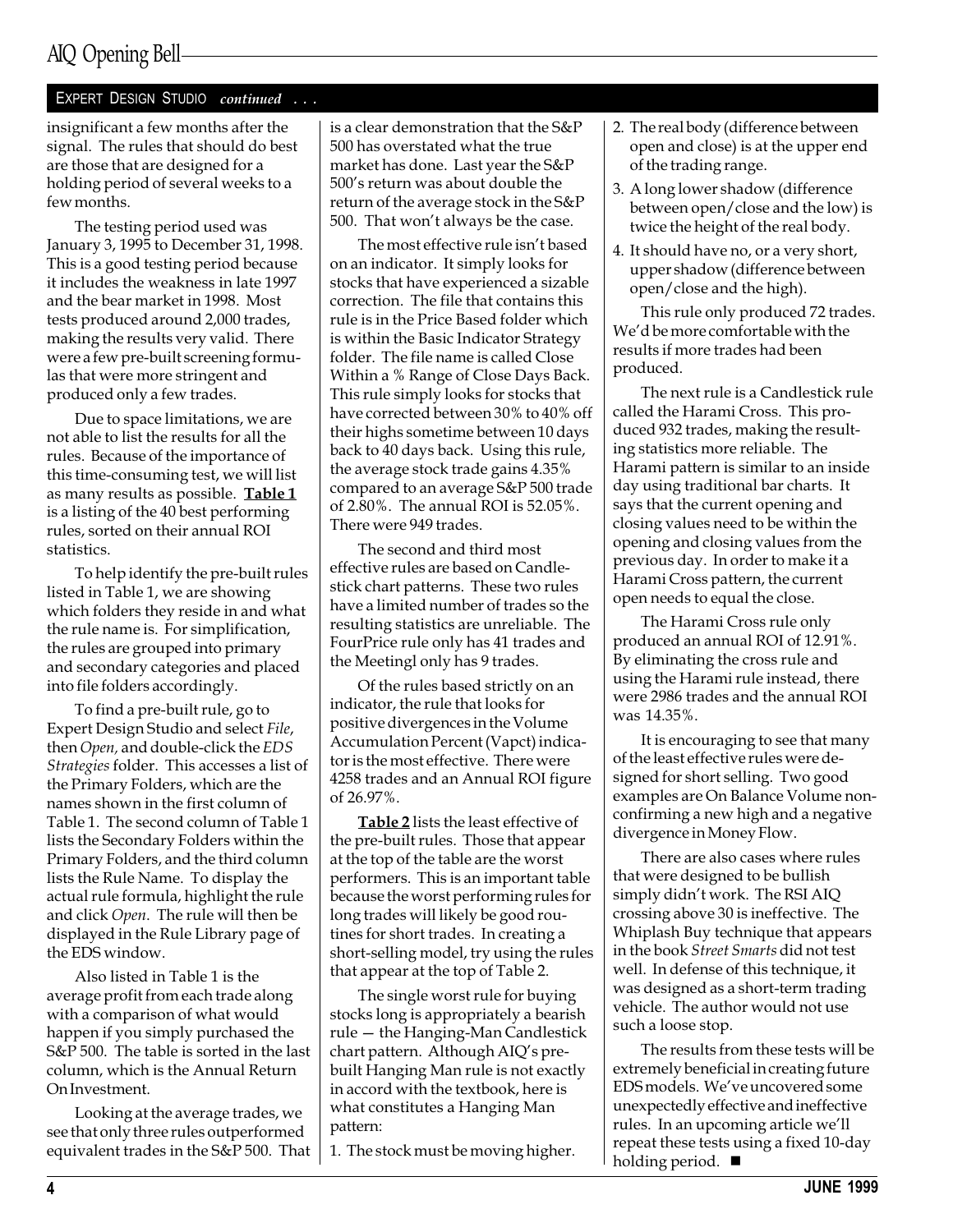Table 3

### INDUSTRY GROUP STRUCTURE

## NEW VERSION OF AIQ GROUP PYRAMID AVAILABLE

 $\displaystyle\bigvee_{\text{updated version of th}}$ <br>ryramid, our industry<br>group structure. updated version of the AIQ Pyramid, our industry group structure.

In review, the AIQ Pyramid is an industry group structure that is classified on both a fundamental and technical basis. Most industry group structures are classified only on the basis of fundamentals - stocks with comparable products are placed into an industry group. AIQ has taken it a step further by performing a technical test to ensure that all the stocks in each group are behaving similarly with respect to price action.

The AIQ MatchMaker program is used to test the correlation of the stock within an industry group to industry group index. Only stocks with high correlations are kept in their respective groups.

To create the Pyramid structure, we began with the Dow Jones industry group structure and ran the MatchMaker program to test the correlations. Then, only those stocks

### Service Pack 3 Now Available

This Service Pack contains many new features for TradingExpert Pro. For those on the monthly myTrack program, this service pack will extend your program after an end-of-day download.

 To download the service pack from the internet, go to  $\text{AlQ}'\text{s}$ Main Menu and select Help from the menu bar. Next, select Technical Support and Product Updates. That will launch a web page. On that page, you will find a list of new features and instructions for downloading and installing the service pack.

that demonstrate a high correlation to their industry group are kept.

We then compared each industry group to a database of 2000 stocks, looking for new stocks to add to the structure. Only those that fit on a technical and fundamental basis are added. The industry group index then becomes a better representation of the underlying stocks.

An example of a new group that was added to the current structure is the Pyramid Internet group. **Table 3** lists the components of the group along with their correlation values. Any stock with a correlation between 500 and

being perfect correlation. The AIQ Pyramid structure is primarily designed for investors who use a top-down approach and prefer large company stocks. The structure has approximately 460 stocks classified into 72 industry groups (average of 6.3 stocks per group). A similar correlation test is run on sectors. The 72 groups are classified into 15

1000 is highly correlated, with 1000

### S&P 500 Changes

CMS Energy (CMS) replaces Union Camp (UCC). CMS is added to the Electric Companies group.

Delphi Automotive (DPH) replaces Moore Corp. (MCL). DPH is added to the Auto Parts & Industry group.

|       |                                                      | <b>Lable</b> 5      |
|-------|------------------------------------------------------|---------------------|
|       | <b>Computers – Internet</b><br>$05/15/98 - 05/14/99$ |                     |
| Corr. | Ticker                                               | Stock               |
| 904   | CMGI                                                 | CMG Info Sycs.      |
| 832   | YHOO                                                 | Yahoo!              |
| 816   | LCOS                                                 | Lycos Inc.          |
| 811   | <b>MSPG</b>                                          | MindSpring Ent.     |
| 786   | EI NK                                                | Earthlink Network   |
| 777   | SEEK                                                 | Infoseek Corp.      |
| 770   | <b>ATHM</b>                                          | At Home Corp.       |
| 755   | <b>RNWK</b>                                          | Realnetworks Inc.   |
| 752   | <b>DCLK</b>                                          | Doubleclick Inc.    |
| 744   | <b>AMZN</b>                                          | Amazon.com Inc.     |
| 700   | XCIT                                                 | Excite Inc.         |
| 698   | AOL                                                  | America Online Inc. |
|       |                                                      |                     |

#### sectors.

The AIQ Pyramid sells for \$188. If you are a registered owner of a previous version of the AIQ Pyramid, you can purchase the newly updated version for \$44. If you are interested in ordering the Pyramid or an update, call your sales representative at (800) 332-2999. ■

### PLEASE SEND CORRESPONDENCE TO:

Opening Bell Monthly G.R. Barbor, Editor P.O. Box 7530 Incline Village, NV 89452

AIQ Opening Bell Monthly does not intend to make trading recommendations, nor do we publish, keep or claim any track records. It is designed as a serious tool to aid investors in their trading decisions through the use of AIQ software and an increased familiarity with technical indicators and trading strategies. AIQ reserves the right to use or edit submissions.

For subscription information, phone 1-800-332-2999 or 1-775-831-2999.

© 1992-1999, AIQ Systems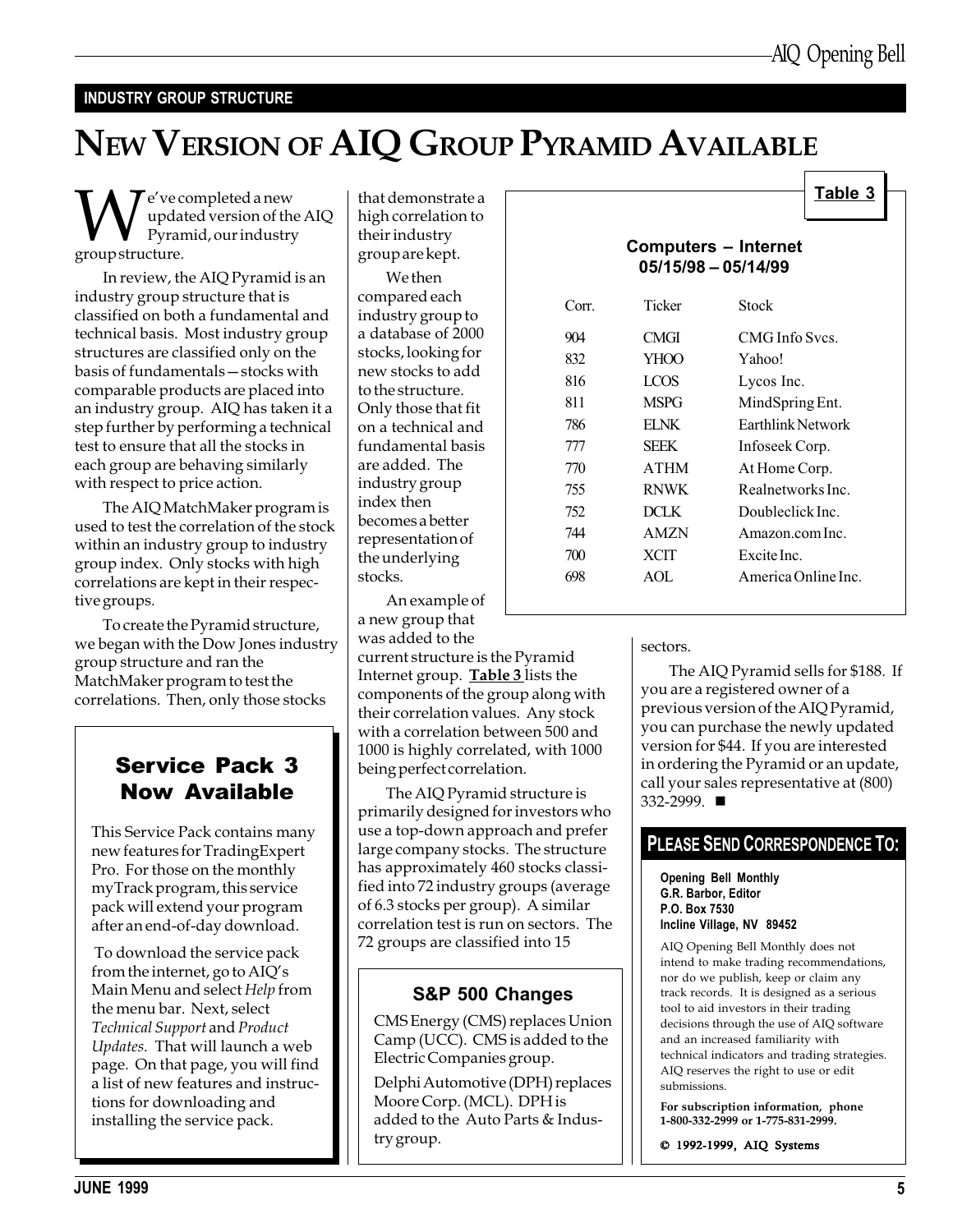### EDS MODEL AT WORK

### CREATING A BOTTOM FISHING EDS MODEL USING 'MOST EFFECTIVE' EDS RULES

### By David Vomund

Our cover article, which reports on the results of testing<br>
EDS rules, uncovered the<br>
most effective and least effective rules ports on the results of testing EDS rules, uncovered the for trading stocks. That research will allow us to quickly build effective models for trading securities, both long and short.

In this article, we will put what we learned to work and create a simple but effective model for buying stocks into weakness. In creating our new model, we are using a sell strategy of 85% principal protect and a 95% profit protect above 15%.

In our testing (see cover article), we learned that the most effective of the pre-built rules searched for stocks that had corrected between 30% to 40% anytime in the last 10 to 40 days. Using a time period of 01/03/96 to 05/18/96 on the S&P 500 plus Nasdaq 100 stocks, this rule produced 1003 trades with an average annual ROI of 55%. The average gain per

|                                                                      |                      |                   |                      |                 |  | Figure 1   |     |
|----------------------------------------------------------------------|----------------------|-------------------|----------------------|-----------------|--|------------|-----|
| <b>P.</b> Jun Stobm EDS - Expert Design Studio<br>Ele Lest Your Help |                      |                   |                      |                 |  |            | 인 명 |
| $\Box$ x $\Box$ Gebek $  \cdot  $ o $  \Box$ Er                      |                      |                   |                      |                 |  |            |     |
| Summary Pazitions                                                    |                      |                   |                      |                 |  |            |     |
|                                                                      |                      |                   |                      |                 |  |            |     |
| 2                                                                    |                      |                   |                      |                 |  |            |     |
| Start text date:<br>End test date:                                   | 01/03/96<br>05/18/99 |                   |                      |                 |  |            |     |
|                                                                      |                      | Weeners           | Longro               | Neutral         |  |            |     |
| Number of tradez in text.                                            | 1334                 | ----------<br>845 | ----------<br>488    | ----------<br>1 |  |            |     |
| Average periods per trade:                                           | 30                   | 31                | 27                   | 12              |  |            |     |
| Maginum Profit/Long<br>Avesage Dsavidovin:                           | 性45次                 | 71.43%<br>具刮齿     | 163,931%<br> 17.88 % |                 |  |            |     |
| Average Profit/Lass<br>Avesage SPX Profit/Last                       | 5.14%<br>2.94%       | 18.23%<br>5.13%   | 17.52(%<br>0.88状     |                 |  |            |     |
| Probability:                                                         |                      | 63.34%            | 36.58%               |                 |  |            |     |
| Avenage Armual ROE                                                   | 62.38%               | 211.87%           | [229.B4]%            |                 |  |            |     |
| Annual SPK (Buy & Hold):                                             | 33.95%               |                   |                      |                 |  |            |     |
| Reveald Fisk Ratio                                                   | 1.80                 |                   |                      |                 |  |            |     |
|                                                                      |                      |                   |                      |                 |  |            |     |
|                                                                      |                      |                   |                      |                 |  |            |     |
|                                                                      |                      |                   |                      |                 |  |            |     |
|                                                                      |                      |                   |                      |                 |  |            |     |
|                                                                      |                      |                   |                      |                 |  |            |     |
|                                                                      |                      |                   |                      |                 |  |            |     |
| For Help, peace F1                                                   |                      |                   |                      |                 |  | <b>NUM</b> |     |

trade was 4.68% compared to an average S&P 500 trade of 2.98%. In creating our bottom-fishing model,

| <b>With Stober EDS - Expert Design Studio</b>                                             |                               | $\sigma$ or $\sigma$ or $\sigma$             |                                          |                       |  | <b>Figure 2</b> |
|-------------------------------------------------------------------------------------------|-------------------------------|----------------------------------------------|------------------------------------------|-----------------------|--|-----------------|
| File Lect Your Help                                                                       |                               |                                              |                                          |                       |  |                 |
| Summary Pazitions                                                                         |                               |                                              |                                          |                       |  |                 |
| 2                                                                                         |                               |                                              |                                          |                       |  |                 |
| Start text date:<br>End test date:                                                        | 01/03/96<br>05/18/99          |                                              |                                          |                       |  |                 |
|                                                                                           |                               | Winner                                       | Loogra                                   | Neutral<br>---------- |  |                 |
| Number of tradez in text.<br>Average periods per trade:                                   | 515<br>29                     | 999<br>29                                    | 156<br>28                                | ű<br>ű                |  |                 |
| Mainun Profi/Loss<br>Average Drawdown:<br>Average Profit/Lass<br>Average SPX Profit/Lass: | 阻43次<br><b>B.04%</b><br>3.96% | 53.85%<br><b>JA 55(%)</b><br>18.89%<br>5.74% | f51.07)%<br>117.37比<br>116.521%<br>0.15次 |                       |  |                 |
| Probability:<br>Avenuge Armuel ROE<br>Annual SPK (Buy & Hold):                            | 100.67%<br>33.95%             | 69.71%<br>232.61%                            | 30.29%<br>(220.05)%                      |                       |  |                 |
| Reveald Fisk Ratio:                                                                       | 257                           |                                              |                                          |                       |  |                 |
|                                                                                           |                               |                                              |                                          |                       |  |                 |
|                                                                                           |                               |                                              |                                          |                       |  |                 |
|                                                                                           |                               |                                              |                                          |                       |  |                 |
| For Help, peace F1                                                                        |                               |                                              |                                          |                       |  | <b>NUM</b>      |

we'll use this rule as the foundation.

In order to gain more trades, we made a modification to the rule detailed above. Instead of requiring that the stock corrects between 30% to 40% we are simply requiring that the stock corrects more than 30%.

The original pre-built rule stated that the correction had to occur between 10 to 40 days ago. We also loosened this rule, specifying that the 30% correction had to occur sometime between 10 and 50 days ago.

The results from our modified rule are found in  $Figure 1$ . By loosening the criteria, we added about 300 trades and the return figures actually increased. We see that the average annual ROI is 62.38%. The average gain per trade is 5.14% compared to an average S&P 500 gain of 2.94%. This model is good enough to trade as is but with 1334 trades we can add an additional screening.

In our rule testing, we found that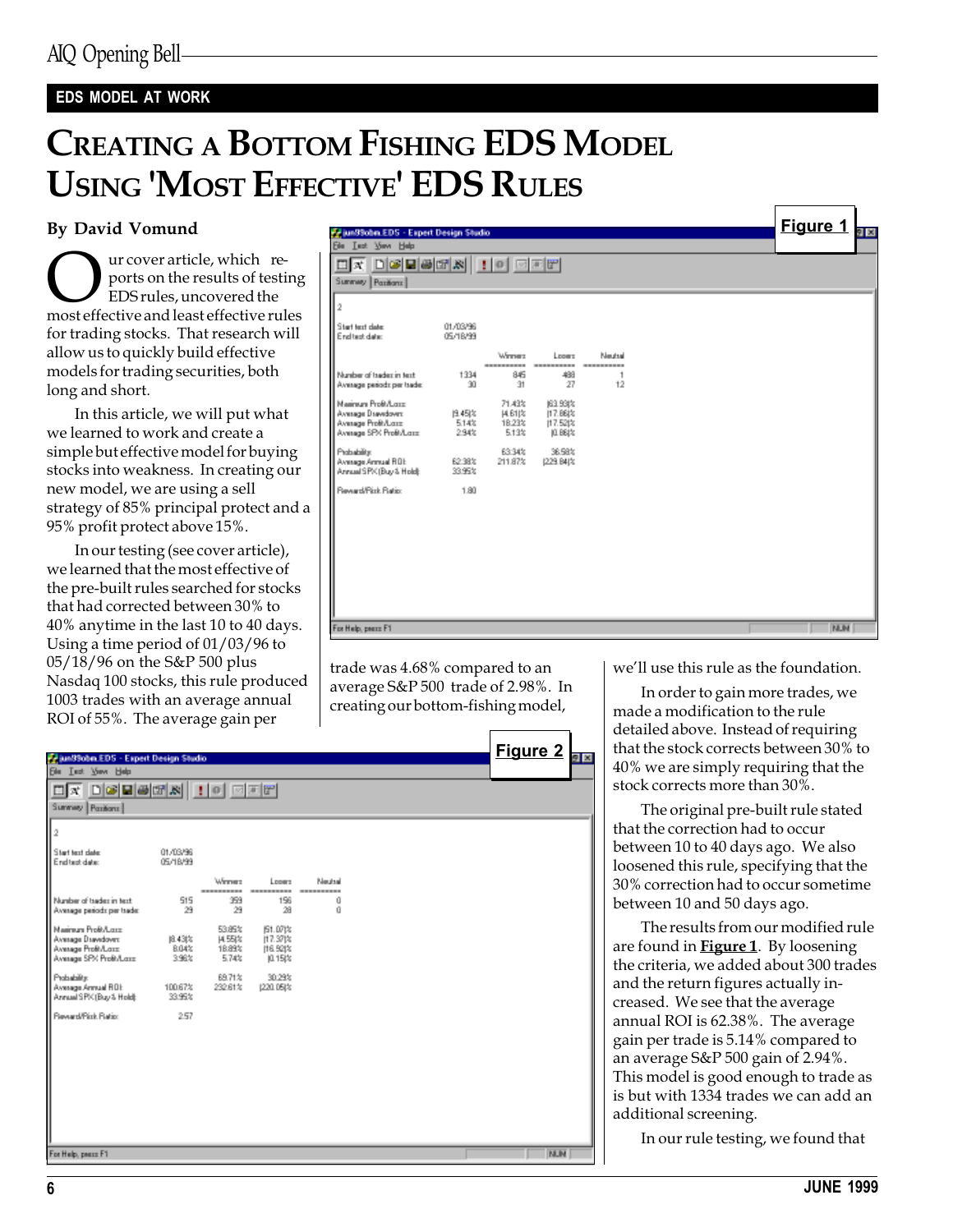#### EDS MODEL AT WORK *continued* ...

the best indicator-based rule used the Volume Accumulation Percent (Vapct) indicator. We'll therefore add an additional screening filter using this indicator. We added a rule that simply states that the Vapct indicator needs to be above zero.

The results of adding the Vapct rule filtered out more than half the trades but the returns dramatically increased as well. The backtest summary page is found in **Figure 2**. We see that there are 515 trades with a 100% annual ROI. The average trade gained 8.04% compared to an S&P 500 gain of 3.96%. The average holding period is 29 calendar days.

This is our final model. The model simply requires that the stock is at least 30% off its 10 to 40 day high point. At the same time, its Vapct indicator must have a positive value.

Since this is a bottom-fishing model, it will give more buy candidates during periods of market weakness. To see where the signals come, we hand entered how many stocks appeared as buys on every given day and overlaid this with a chart of the S&P 500. The result appears in Figure 3. The left scale shows how many stocks passed the



EDS screening while the right scale corresponds to the S&P 500. We see that the majority of signals came during last year's bear market. Interestingly, there were 11 trades when the market reached its August 1998 low. When the S&P 500 retested that low in October, there were 24 trades.



With so many trades registered near the October 98 low, we wondered how the system performed if those trades were excluded. Even after excluding all the trades that occurred in September and October 1998, the average trade was still well above the market. Excluding the trades near the market low, the average stock gained 4.86% compared to an average gain of 2.74% in the S&P 500.

Knowing the characteristics of a trading system is important. The high number of buy candidates during market weakness will help traders to avoid becoming overly pessimistic at market lows. If we enter a prolonged bear market similar to 1973-74, the number of buy signals should decrease since there will be so few stocks with a Vapct indicator above zero.

Figure 4 shows the final EDS model. This model can be downloaded off AIQ's web page by going to www.aiq.com. Click on Educational Products, then click Opening Bell  $Newsletter.$   $\blacksquare$ 

David Vomund publishes VIS Alert, a weekly investment newsletter. For a sample copy go to www.visalert.com or call (775) 831 -1544.